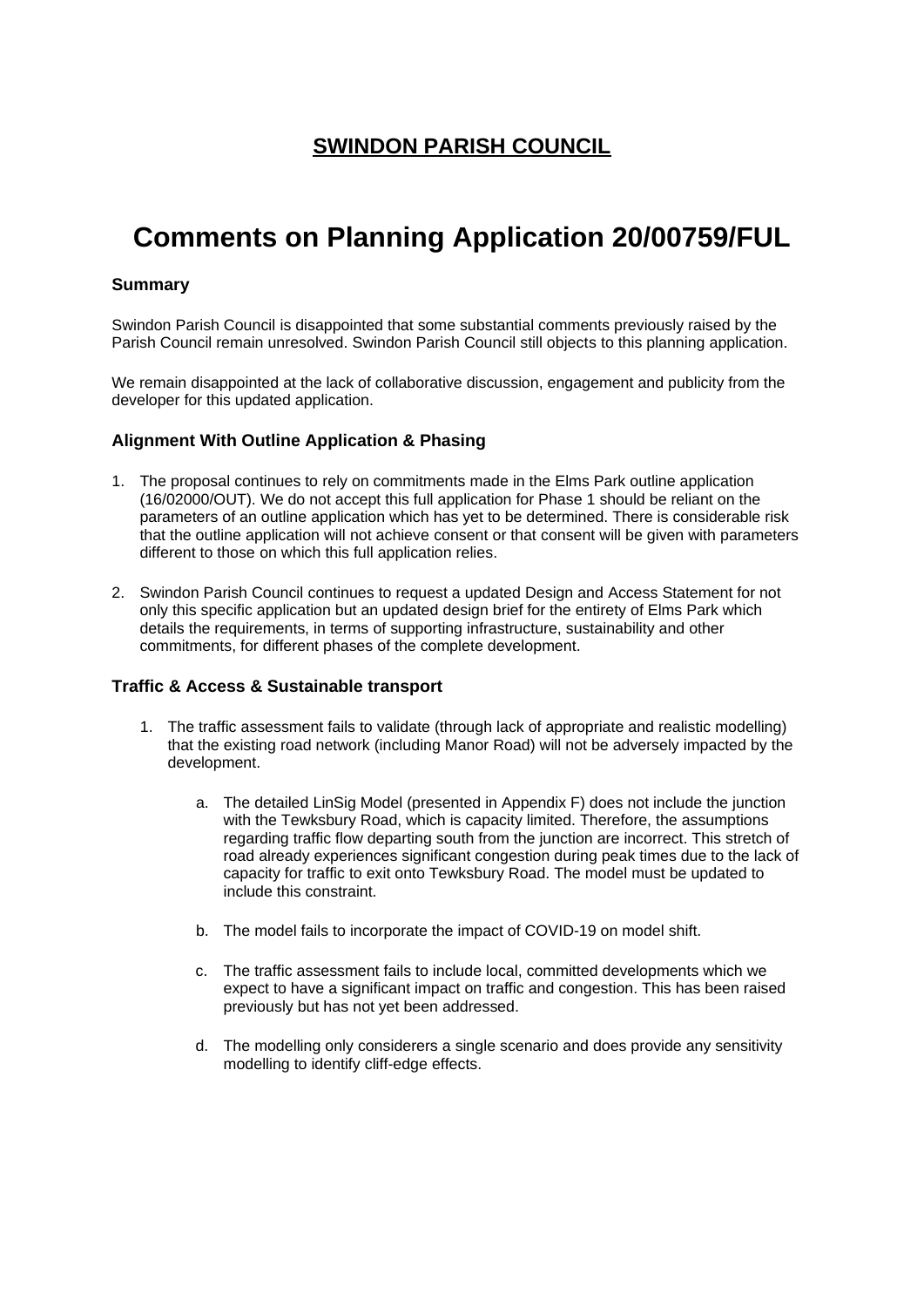#### **Signals on junction of Manor Road / Runnings Road**

The proposal to add signals at this junction will create unacceptable delays to people driving in / out of Swindon village, especially when taken with the creation of a new roundabout and two signalised crossings on Manor Rd. This is one of two main routes in/out of the village and at busy times cars can be queuing from the lights at Tewkesbury Road all the way to Runnings Road and sometimes beyond. The traffic study was conducted on a Tuesday and isn't reflective of these busy periods which often happen on Fridays / bank holidays.

An alternative solution that we believe will be safer for pedestrians and wheelchair users and improve traffic flow, would be to amend the existing T junction with priority from Manor Road into Runnings Road turning right. In addition, provision should be made of wider footpaths along the junction area plus a Zebra crossing further up Manor Road towards Swindon Village.

#### **Cycleway**

We support the ambition to upgrade the cycleway and create a network of uninterrupted active travel corridors from the proposed development to other sites such as the retail park and further down the Tewkesbury Road towards Cheltenham town. However, the proposed cycleway has a number of issues.

In addition, this application must include details of how the cycleway provision will specifically link up with the wider cycle network in the surrounding area including those already proposed within the M5 J 10 improvement scheme.

The proposed cycle infrastructure and connections to the existing cycle network is incomplete. The design is undesirable and, in practice, unusable for cycles and other non-motorised modes of transport.

The section of Manor Road from the junction with Runnings Road to the roundabout by the entrance to the retail park is approximately 384m and currently takes less than one minute by bike on the road (Strava data has times as low as 28 seconds). The proposals for two toucan crossings on this stretch would introduce unacceptable delays. In addition the proposed shared path is narrow and the crossings would create tight turns at these points of 90 degrees, which would be even more difficult in non-standard cycles.

The crossing of the proposed cycle route at the entrance to the retail park is also likely to present safety concerns. An uncontrolled crossing at the entrance / exit of a roundabout is inappropriate given the volumes of traffic expected, particularly if planning application 21/02120/FUL (drive-through restaurant) is approved.

The diagram on page 30 of the document Response to GCC Consultation states that no amendments to the crossing at the junction of Manor Road / Tewkesbury Road are proposed. However, this is currently a puffin crossing and is therefore not accessible to cyclists. In addition, those heading North on Tewkesbury Road or continuing West onto Hayden Road would be required to dismount to continue their journeys beyond Manor Road.

As a whole, therefore, the above points would create unacceptable delays with up to 6 crossings of the carriageway in a stretch of road less than 500m, which on the road currently takes a couple of minutes. This would lead to many either choosing not to cycle, or to remain on the road where their safety is risked by drivers who perceive they should be on the cycle path provided.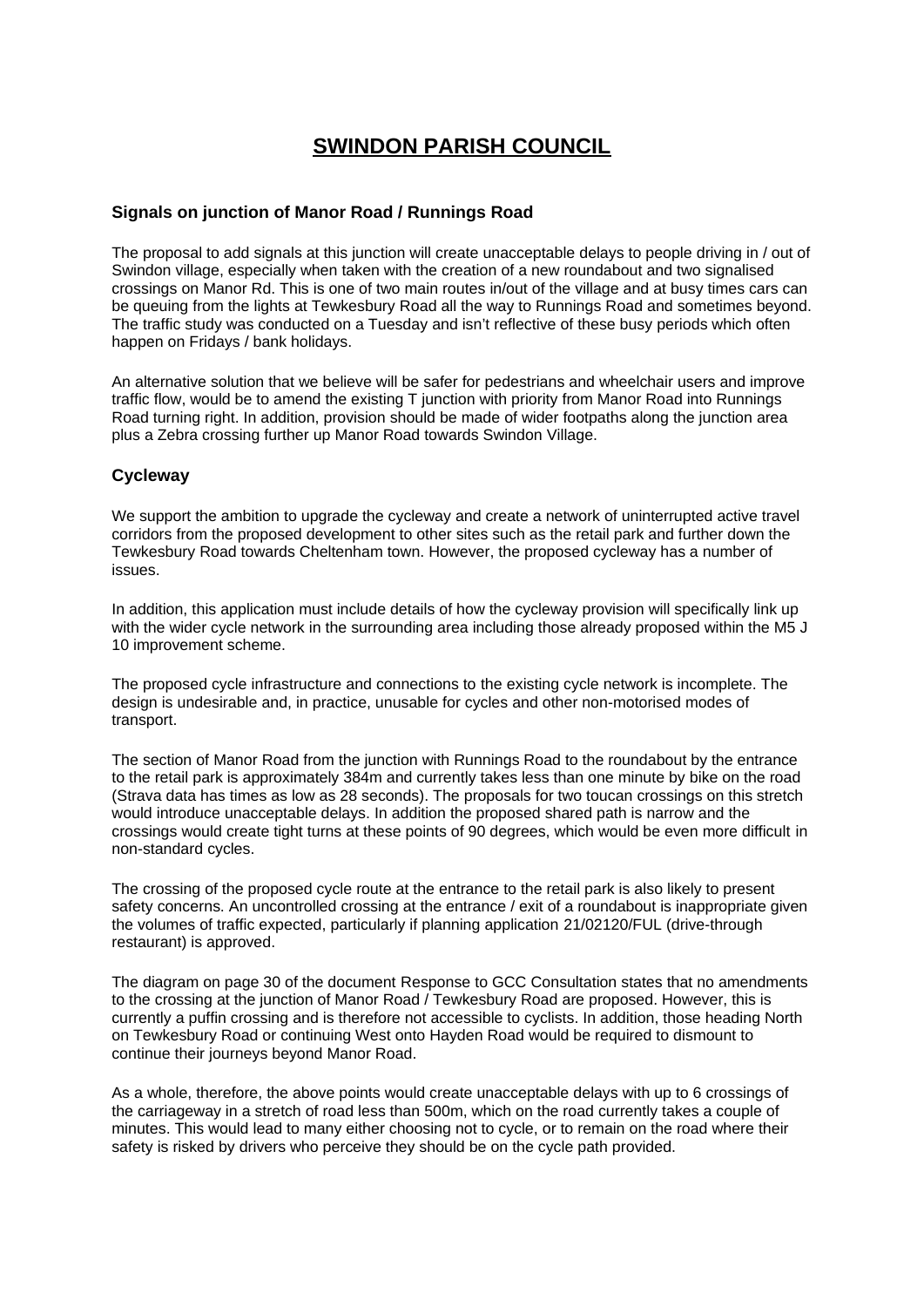The proposed cycle route to/from the development on Manor Road does not consider cyclists continuing past the access road and into Swindon Village, which is a popular leisure cycling route as well as providing a main route for commuting. The shared path heading East on the North side of Manor Road terminates just before the roundabout, forcing cyclists to join traffic at a pinch point. From the other direction, cyclists turning into Manor Road from Runnings Road will be on the south side of Manor road, and unable to join the shared path without crossing oncoming traffic, until the point of the first Toucan crossing. This will create a situation where there are potentially cyclists both on the road and on the shared path, creating confusion.

A better option would be to provide a continuous dedicated route on one side of Manor Road, with dedicated crossings at the development access road and into the retail park, and with clear onward progression at both ends of Manor Road.

Within the development itself, the revision from a two way cycleway to one way cycleways on either side of the spine road is welcome. However there must be provision for those heading north to be able to exit the cycleway to turn right into any of the roads leading from the spine road, for example drop kerbs or exits from a segregated cycleway.

### **Footpath along Manor Road**

The proposed footpath on to the North of Manor Road is welcome as an improved route to the local primary school. Further provision of an active travel corridor along this route would also be welcome, as it would be an ideal cycling distance to school.

The developer has reduced the width of the footpath along Manor Road to the South East of the development (plots 26-34) to allow for the provision of a cycle path. The footpath must maintain a minimum width (approx. 2 metres) suitable for pedestrians to pass a wheelchair / pushchair safely. The footpath must extend to meet the existing footpath at the rear of the existing Carpet Right store. The cycle path must be extended to connect with the existing cycle path on Tewkesbury Road.

#### **The public right of way through the development**

This is a popular walking route to the retail park and there should be a crossing of the spine road along the right of way.

### **Flooding & Ground Conditions**

While we note the inclusion of the revised drainage strategy, we expect to see the strategy substantiated by a detailed modelling to show the impact of the proposed design on existing and proposed residential and commercial properties and the existing watercourses.

#### **Sustainability**

According to outline plans in accordance with the Joint Core Strategy, the Elms Park development was promoted to us as sustainable. We do not feel that our previous comments have been incorporated in the updated documents. In light of the net zero commitment by 2030 that Cheltenham Borough Council has given it is imperative that this development leads the way as the first phase of Elms park to achieve that ambition.

As a minimum we expect:

• Sustainable heating solutions as opposed to the use of gas boilers.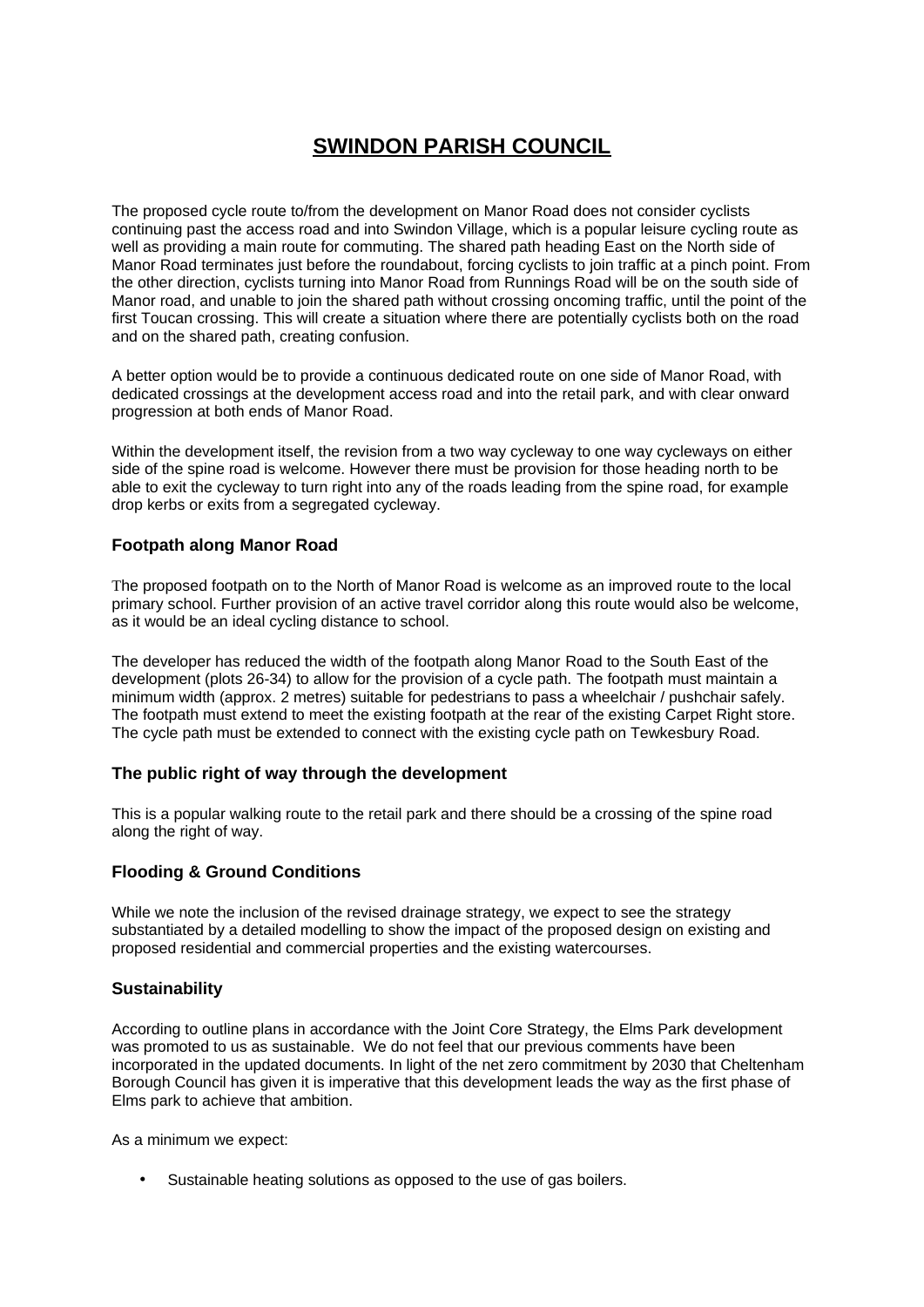- The energy efficient heating systems should be compatible for conversion to hydrogen.
- Provision of PV generation for all homes. In addition the provision of PV in public areas to provide green energy for public areas.
- The provision of electric car charge points at all houses is welcome however the same should be installed for all public parking spaces.

#### **Education**

The provision of sufficient capacity at Education facilities is a key pre requisite of this proposed sustainable development. Some statements made in the Elms park application are historic and inaccurate.

The development should either include provision of a new primary school or facilitate additional capacity at the existing Swindon Village Primary School, the only school within walking distance. We also understand that the nearest secondary school (All Saints Academy) is also at capacity.

Response to GCC Consultation, Section 3.2.1:

*"It has been confirmed that there is local education capacity to accommodate the proposed Development".*

If this is referring to available capacity at Swindon Village School, this is contrary to the engagement Swindon Parish Council has had with the school. Please see the attached letter. No other local primary schools fall within the acceptable walking distance to primary school education.

*". In the longer term, new primary and secondary schools will be provided within the Elms Park development."*

This claim cannot be substantiated. The Elms Park development has not been granted outline planning permission. Until this occurs, so benefit cannot be claimed from future school provision.

Response to GCC Consultation page 3 states that "Comments from the Education Authority confirm that there is no immediate capacity at this school to cater for the increased number of pupils that this site generates, therefore pupils will be displaced to more distant schools in the absence of a new education facility placing further burden on the transport network as the walking distances would be excessive."

It is not clear therefore how the applicant goes on to say "It has been confirmed that there is local education capacity to accommodate the proposed development. In the longer term, new primary and secondary schools will be provided within the Elms Park development". It would appear that the applicant is relying upon the provision in the wider Elms Park, which is yet to be determined and therefore should not be relied upon.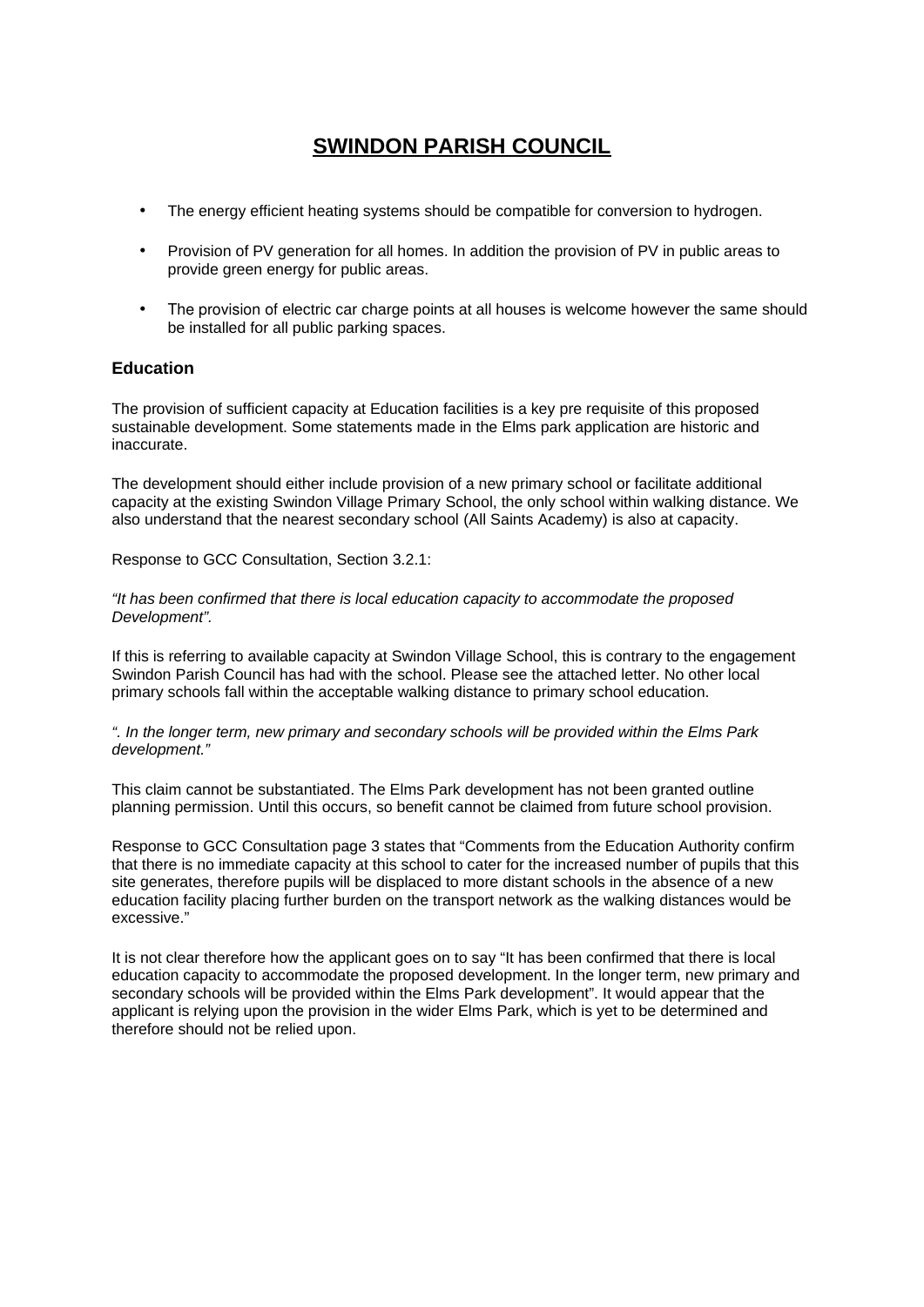#### **Design, Visual Impact & Heritage**

#### **Increase in Development Density**

There has been an increase in the development density by replacing smaller units with larger house types and by removing the curtilage parking from many of the plots which has resulted in an increase in the number of on-road parking spaces.

#### **Dog Bark Lane Street Scene D-D (previously Street Scene 8)**

In our previous comments we requested that the houses along Dog Bark Lane were reduced from 2.5 storey to 2 storey. We are very disappointed to see that these comments were ignored, and in fact, the reverse was done so that buildings were increased to 3 storeys. We object to the increased density and taller buildings proposed in the revised scheme for Dog Bark Lane and we ask again that the height be reduced to 2 storeys. Dog Bark Lane is an important community asset at the very heart of the parish landscape so 3 storey building provision significantly degrades the visual aesthetics.

In our previous statement we had not been against three storey units along Manor Road but had requested a more sympathetic approach to this edge of the development which is close to the Conservation Area of the village.

The area enclosing the SUDS pond has been increased which has led to a 'squeezing' of the properties between the SUDS pond and Manor Road.

To avoid a reduction in development density along this route the developer has removed all two storey dwellings and the gaps between them and has replaced them with three storey houses that do not have sufficient space between then them for cars to park.

The result of this is to create a hard urban edge along the most important of development boundaries where the maximum emphasis should be on creating a link between the existing Village setting and the proposed development.

We also note that the three storey houses contain a high percentage of Wykeham house types which have a balcony at second floor level. At that height they will have a direct view towards the sides of the existing houses to the North of Dog Bark Lane

With a development site of this size there are a number of areas where the density of the buildings can be increased and where the location of denser development is less sensitive.

We request that this is reviewed and would like to see the reinstatement of two storey houses.

The street scenes and the layout plans conflict. The flats are shown with flat roofs in the street scene and are shown with pitched roofs in the layout plans. We request that all flats have pitched roofs in keeping with other residential buildings in the rest of the parish.

We are also concerned that some of the larger houses in the development no longer have any on plot parking or integral garages. With the latest planning requirement that all new individual houses are to have their own electric vehicle charging point the revision to the layout and loss of curtilage parking could result in charging leads along footpaths and cycle ways becoming a dangerous obstacle.